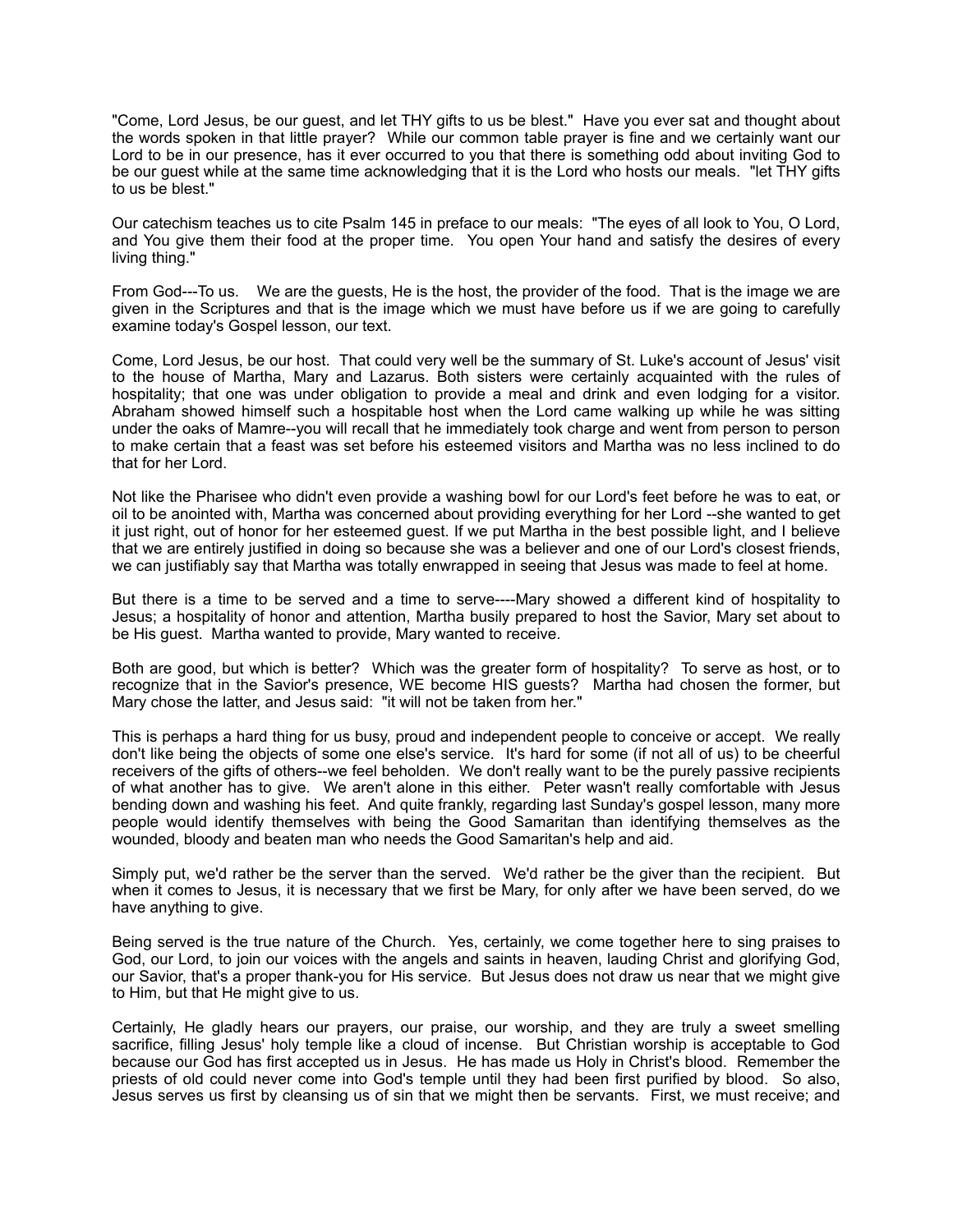then, we give. But to make it perfectly clear---at its most basic level---our worship is receiving. It is the highest form of hospitality by which we recognize that Jesus Christ is host, and we are His guests of honor. That's why when a person says that he or she can worship God in nature on a lake, in a boat, or in the middle of a field with a bat or soccer ball or golf club, or snuggled in bed---we're are only kidding ourselves--that is NOT worship. Because in those places Jesus is not serving.

Jesus is where he has promised to be, and while God is the force which keeps nature the way it is, he has promised to be HERE, in HIS WORD and in HIS last will and testament gifts (HIS BODY AND BLOOD). These are not found in nature, they are found only here among his chosen people, for church is where the Word is proclaimed in all its purity and the sacraments are administered rightly, it is HERE where our Lord has chosen to host his banquet and serve. We are the ones called in from the highways and byways to be present at the Lord's banquet and we are here dressed in clothes he has provided, His righteousness.

Thus, before the Church is Martha, she must first be Mary…..sitting at the Savior's feet and being served Christ's cool, refreshing Gospel; served with the hearty helping of the Bread of Life, God's Word Made Flesh for our forgiveness. We refer to this as the Divine Service, for good reason. Divine, because God is present. Service, because our Lord is doing something for His people.

What a difference it would make if all Christians understood this better! Can you imagine waking up on Sunday, thinking to yourself: "Nah, I don't think I want the Lord to serve me today; I'd rather serve myself by catching up on things around the house or doing stuff I want to do"? Could you imagine thinking: "I don't really want or need the service of my Savior"? "I don't need Him serving me today."

I doubt that many Christians even recognize that that is what they are truly saying by their absence from the Service of God's house, because they think of worship as something THEY do; as a duty or an obligation; as a habit or a responsibility. They think: "I don't feel like going to church this morning," the way they may not feel like going to work on Monday--only on Sunday they won't have Monday's consequences for their actions to pay for.

These people do not grasp the reality that Christ is waiting here to serve them in His Word and Sacrament; that Christ is here to treat each and every one of his chosen people, as His honored guest. Oh, if only they could see the Lord the way that Mary did! If only they could lift their eyes from all they have to do, and see how much the Lord is doing!

It is a high and exalted thing to sit where Mary sits, and much superior to what Martha has chosen. Jesus says as much this morning: "Mary has chosen what is better." You see, Jesus told the Twelve, the night of His betrayal when He gave His flesh and blood to them in bread and wine: "Which is the greater? He who sits at table, or He who serves? But I am among you as one who serves." When you go out to a fancy restaurant, is the person who fills your glass and brings your food superior to you? Or are you, the one your waiter waits upon the greater? Certainly, the person who is being waited on is greater. And so are you when Jesus waits upon you with his nail-scarred hands and nail-pierced feet. He lowers Himself to Martha's place and scrambles to prepare your Meal. He empties Himself of life itself that you may eat and drink your fill! You are the honored guest. He is your humble servant. He does all the work, and you receive His service!

That is what once happened for you on a cross, and that is what is happening this morning! You come, and Jesus serves you. He washes you with His forgiveness. He feeds you with His Word, and caters to your every need by giving you His Body and His Blood. There isn't any more exalted place than Mary's. It certainly is NOT the place of Martha, busying herself in preparation, scrambling to get the food upon the table.

I wouldn't be a bit surprised if some ladies here had on occasion missed part of a divine service where Christ ministers to us in His Word and Sacraments, because of some kitchen chores or meals or various tasks which just HAD TO BE DONE thereby depriving themselves of Christ's service to them. Or probably on more than one occasion a farmer has gone out into the field on the Lord's day or stayed in the field on Wednesday during Lent or Advent because it was just important to get the work done. Why? Probably